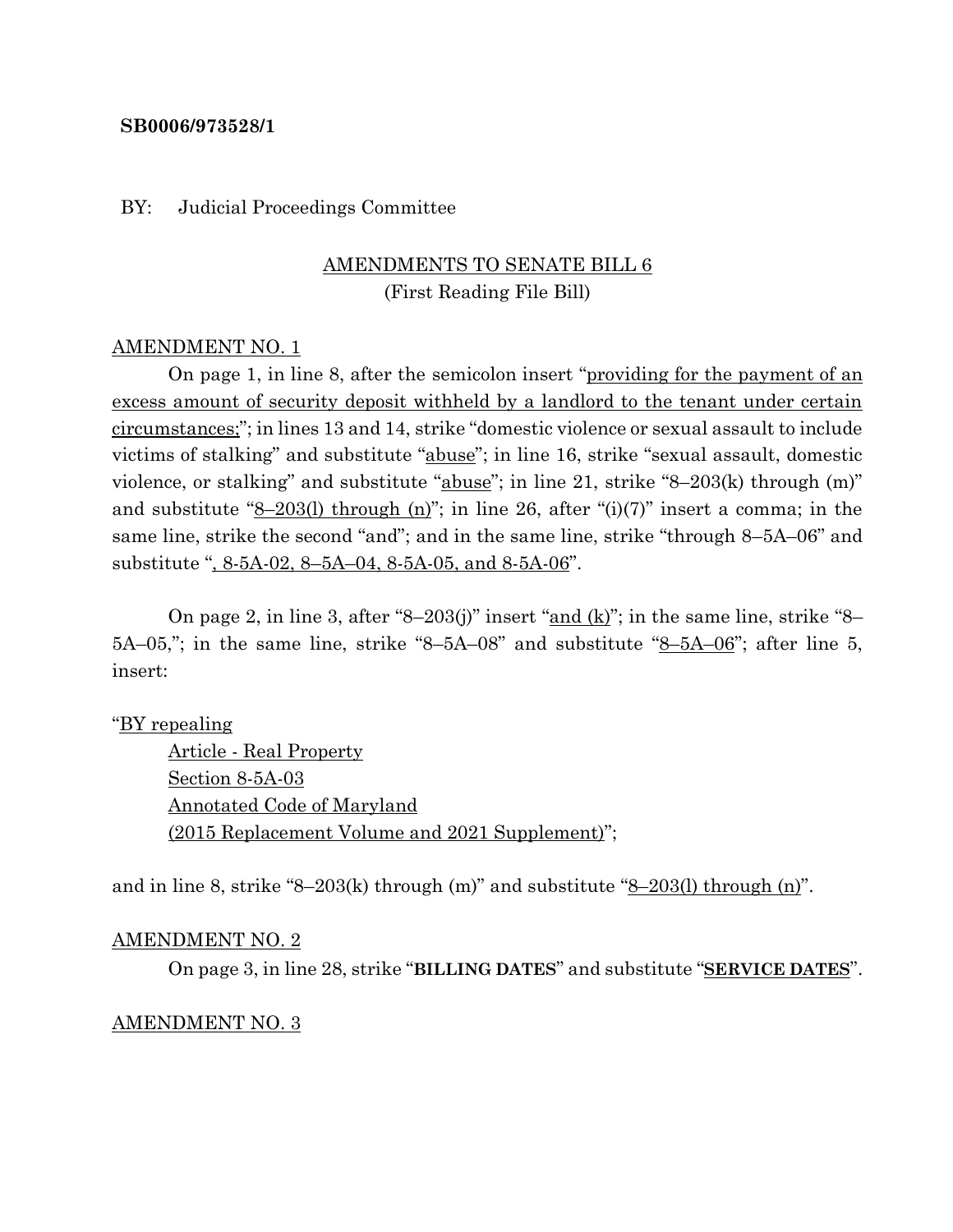## **SB0006/973528/01 Judicial Proceedings Committee Amendments to SB 6 Page 2 of 4**

On page 5, in lines 1 and 31, in each instance, strike the second "a" and substitute "**AN ITEMIZED**"; in lines 2, 16, and 31, in each instance, strike "actually"; in line 16, strike "a" and substitute "**AN ITEMIZED**"; in line 33, after "**(J)**" insert "**(1)**"; in the same line, strike "**A**" and substitute "**AN ITEMIZED**"; in line 34, strike "**, WHERE PRACTICABLE,**"; in line 35, strike "**, INCLUDING BILLS, INVOICES, AND RECEIPTS,**"; and after line 36, insert:

"**(2) SUBJECT TO SUBSECTION (K) OF THIS SECTION, A LANDLORD MAY SATISFY THE REQUIREMENT UNDER PARAGRAPH (1) OF THIS SUBSECTION BY PROVIDING AN ESTIMATE OF THE COSTS TO BE INCURRED BY THE LANDLORD.**

**(K) (1) THIS SUBSECTION APPLIES ONLY IF A LANDLORD PROVIDES AN ESTIMATE AS DOCUMENTATION TO SUPPORT AN ITEMIZED STATEMENT OF COSTS PROVIDED UNDER SUBSECTION (G)(1), (H)(2)(III), OR (I)(7) OF THIS SECTION.**

**(2) (I) THE LANDLORD SHALL NOTIFY THE TENANT IN WRITING WHEN THE REPAIRS HAVE BEEN COMPLETED.**

**(II) THE NOTICE REQUIRED UNDER SUBPARAGRAPH (I) OF THIS PARAGRAPH SHALL INCLUDE A COPY OF THE FINAL INVOICE FOR ANY REPAIRS MADE BY THE LANDLORD.**

**(3) IF THE ACTUAL COSTS INCURRED BY THE LANDLORD ARE LESS THAN THE ESTIMATE PROVIDED TO THE TENANT UNDER SUBSECTION (J)(2) OF THIS SECTION, THE LANDLORD SHALL RETURN TO THE TENANT WITHIN 30 DAYS AFTER COMPLETING THE REPAIRS THE AMOUNT OF THE SECURITY DEPOSIT WITHHELD BY THE LANDLORD THAT IS IN EXCESS OF THE ACTUAL COSTS INCURRED BY THE LANDLORD.**".

AMENDMENT NO. 4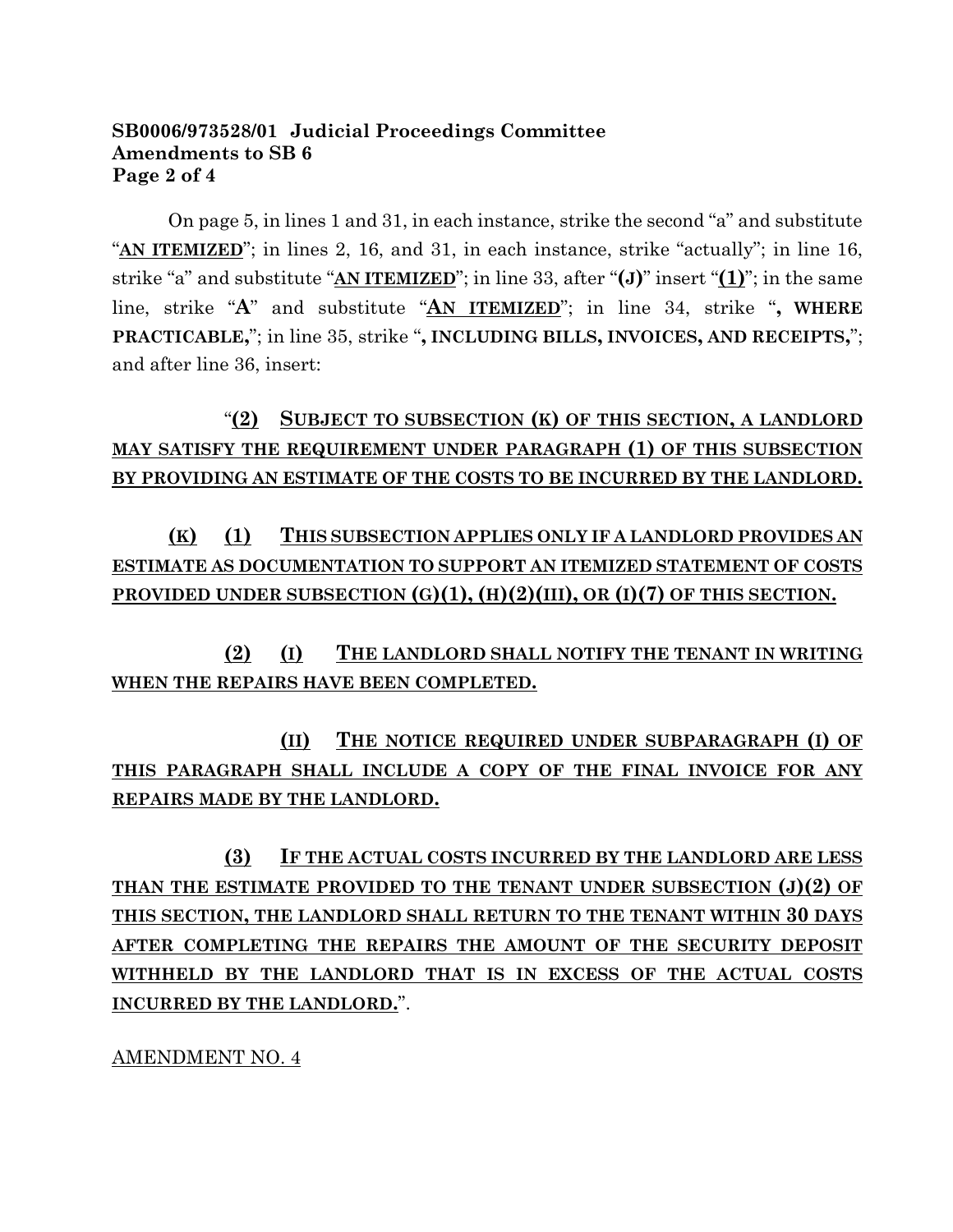### **SB0006/973528/01 Judicial Proceedings Committee Amendments to SB 6 Page 3 of 4**

On page 7, after line 23, insert:

# "**(B) "ABUSE" HAS THE MEANING STATED IN § 4–501(B) OF THE FAMILY LAW ARTICLE.**";

in lines 24, 26, 28, 29, and 30, strike "(b)", "(c)", "(d)", "(e)", and "**(F)**", respectively, and substitute "**(C)**", "**(D)**", "**(E)**", "**(F)**", and "**(G)**", respectively; and strike beginning with "domestic" in line 26 down through "offense" in line 27 and substitute "**ABUSE**".

On page 8, in line 4, strike "**OR**"; in line 6, after "**PROVIDER**" insert "**; OR**

# **(4) AN ADVOCATE FROM A DOMESTIC VIOLENCE OR SEXUAL ASSAULT PREVENTION OR ASSISTANCE PROGRAM**";

in line 7, strike "**(G)**" and substitute "**(H)**"; strike beginning with "**FOR**" in line 11 down through "**STALKING**" in line 12 and substitute "**AS A RESULT OF AN ACT OF ABUSE**"; in lines 16 and 17, strike "**DOMESTIC VIOLENCE, A VICTIM OF SEXUAL ASSAULT, OR A VICTIM OF STALKING**" and substitute "**ABUSE**"; and in line 21, strike "**PERPETRATOR**" and substitute "**OFFENDER**".

On page 9, strike in their entirety lines 1 through 12, inclusive; in line 16, after "is" insert "**A VICTIM OF ABUSE**"; strike beginning with the colon in line 16 down through "**STALKING**" in line 19; in line 20, after the first "of" insert "**ABUSE**"; strike beginning with "domestic" in line 20 down through "**STALKING**" in line 21; in line 22, strike beginning with the first bracket through "**§ 8–5A–05**".

On page 10, in line 27, strike beginning with the first bracket through "**§ 8–5A– 05**".